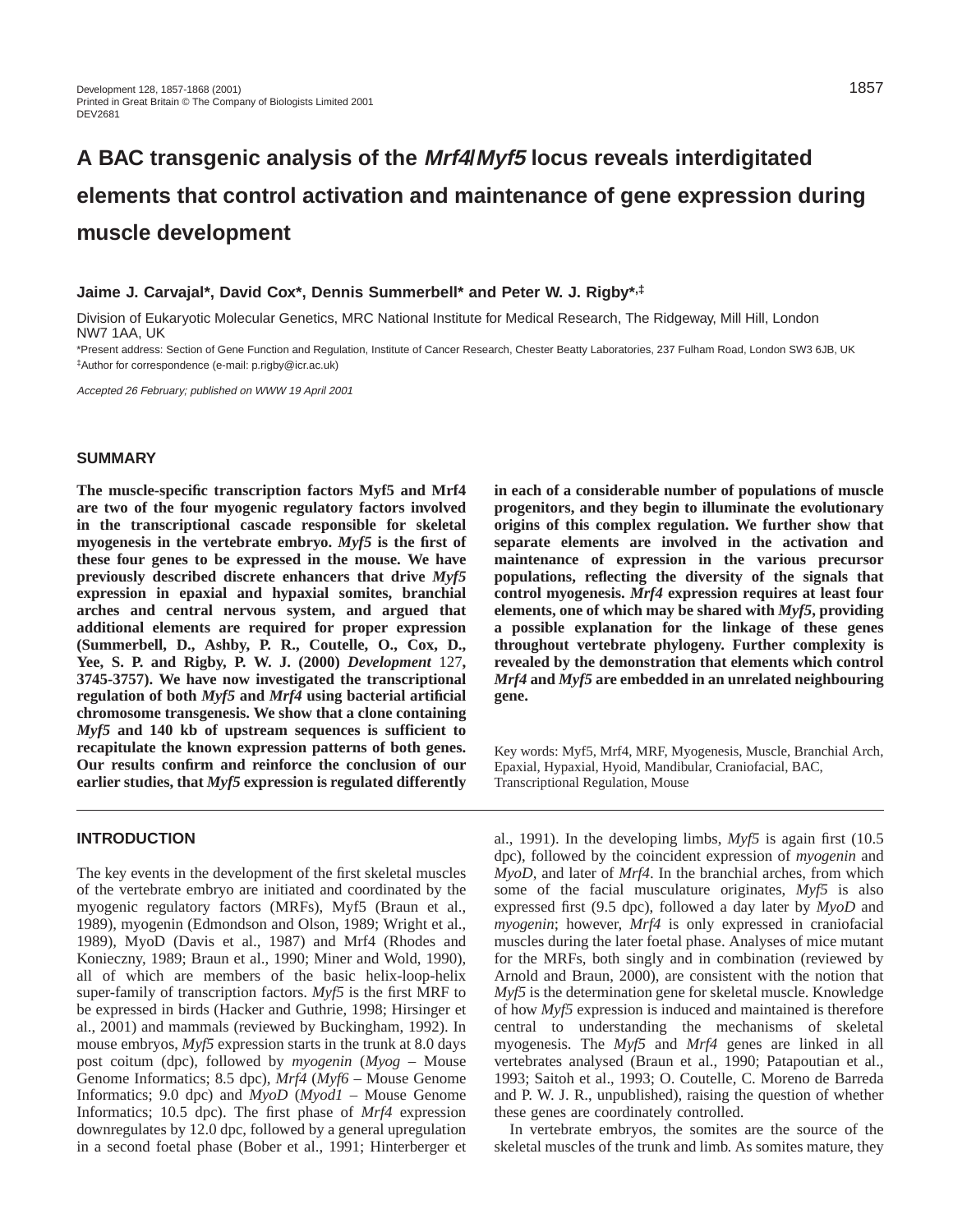divide into a mesenchymal sclerotome, from which the axial skeleton originates, and an epithelial dermomyotome (reviewed by Christ and Ordahl, 1995). Cells of the dorsomedial lip of the dermomyotome migrate by involuting immediately under the dermomyotome and give rise to the dorsal myotome, which will form the epaxial muscles. In thoracic somites, the ventrolateral lip of the dermomyotome curves to form the somitic bud, which grows ventrally into the lateral body wall, giving rise to the thoracic hypaxial muscles. Muscle precursor cells detach from the medial edge of the somitic bud to form the ventral myotome, while at limb-bud levels, cells delaminate from the ventral dermomyotome and migrate as mesenchymal cells into the limb. In occipital somites, ventral dermomyotomal cells move into the hypoglossal cord and migrate rostrally to form pharyngeal and tongue muscles (Mackenzie et al., 1998). In the head, some muscles form in situ from prechordal and paraxial mesoderm (Couly et al., 1992), while other paraxial mesoderm-derived muscle precursor cells first migrate into the branchial arches from where they start a second migration to their final location in the head (Noden, 1983).

Considerable attention has been focused upon the analysis of regulatory elements controlling the MRF genes, as identification of the cognate transcription factors will be invaluable in elucidating the signals and mechanisms initiating myogenesis. We have previously shown that *Myf5* is regulated through at least four discrete enhancers dispersed throughout 14.2 kb of the *Mrf4*/*Myf5* locus (Summerbell et al., 2000). These enhancers individually control the initiation of expression in the epaxial and hypaxial domains of the somites, a subset of the facial muscles and in the central nervous system. However, they are unable, individually or together, to direct expression in some hypaxial (limb, ventral myotome and hypoglossal cord) and facial muscle populations, or to maintain expression correctly, and they cause inappropriate expression in the dermomyotome. Expression analyses of an *lacZ-Myf5* reporter gene in chimaeric mouse embryos, generated by transferring yeast artificial chromosomes (YACs) into embryonic stem cells, had shown that the sequences required for limb expression are situated far upstream of the gene (Zweigerdt et al., 1997). Hadchouel et al. have mapped this region to the −58 to −48 kb interval and shown that at least one other upstream region is required for *Myf5* expression (Hadchouel et al., 2000). The regulation of *Myf5* is thus markedly different from that of *myogenin* or *MyoD*, which are controlled by fewer elements that do not show the same specificity for individual precursor cell populations (Cheng et al., 1993; Yee and Rigby, 1993; Kablar et al., 1997; Kucharczuk et al., 1999). We have previously argued that the way in which *Myf5* is regulated is particularly suited to its role as the skeletal myogenic determination gene (Summerbell et al., 2000).

The regulation of *Mrf4* expression has been less intensively studied. Transgenic analyses have shown that a 6.5 kb sequence immediately upstream of the mouse *Mrf4* gene recapitulates the foetal phase of expression (Patapoutian et al., 1993), while 8.5 kb immediately upstream of rat *Mrf4* drives both a subset of the early somitic expression and the foetal phase (Pin et al., 1997).

In order to identify and characterise all of the elements that regulate the linked *Mrf4* and *Myf5* genes, we have isolated a

series of overlapping bacterial artificial chromosomes (BACs) that constitute a de facto 5′ deletion series of the region. Using our modification of the protocol for homologous recombination based manipulation of BAC clones (Yang et al., 1997), alkaline phosphatase (AP) and *lacZ* reporter genes have been introduced into the *Mrf4* and *Myf5* genes, respectively. We show that transgenic animals carrying constructs containing 140 kb upstream of *Myf5* reproduce all known aspects of the temporal and spatial expression patterns of both genes. Using the 5′ BAC deletion series, we locate additional elements absent from our earlier plasmid-based constructs, which drive *Myf5* expression in individual branchial arches and different hypaxial muscle progenitor populations, and also sequences required for maintenance of expression. Furthermore, we show that the regulation of *Mrf4* expression is also complex, with at least four separate elements required to recapitulate the endogenous pattern. Our data are consistent with the hypothesis that at least one element operates on both genes.

# **MATERIALS AND METHODS**

#### **Isolation of BAC clones containing the Mrf4/Myf5 locus**

Twelve bacterial artificial chromosome (BAC) clones were isolated from a 129SV mouse library (Research Genetics, USA) by screening filters simultaneously with two genomic probes derived from the third exons of *Mrf4* (458 bp) and *Myf5* (435 bp). Six clones were confirmed as true positives by PCR amplification using the following primers: 5′-CAGCACAGCATAGCACAGGAG-3′ (Mrf4F), 5′-CTTTCACTT-GAGGTGGTGAGA-3′ (Mrf4R), 5′-CTGCAAAGTTTTACATCAG-3′ (Myf5F) and 5′-ACCGAAAAGCACGTATTCTGC-3′ (Myf5R).

#### **Construction of shuttle vectors for homologous recombination**

BAC clones were modified by an improved version (J. J. C., D. C. and P. W. J. R., unpublished) of another protocol (Yang et al., 1997). For the modification of *Myf5*, we used reporter construct #3 of Summerbell et al. (Summerbell et al., 2000), containing an *nlacZ* (nuclear localization signal and *lacZ*) reporter gene followed by an SV40 polyadenylation sequence cloned as a *Bam*HI cassette into the mutated translational start codon of *Myf5*. To construct the shuttle vector (Yang et al., 1997), an *Nhe*I/*Sma*I fragment containing 1828 bp and 1640 bp of homology 5′ and 3′, respectively, to the translational start codon of *Myf5*, and including the reporter cassette, was *Xho*I linkered and cloned into the *Sal*I site of the pSV1-RecA shuttle vector. The *AP-Mrf4* shuttle vector contains 1771 bp (*Hpa*I/*Nla*III) and 1546 bp (*Nla*III/*Xba*I) of homology 5′ and 3′, respectively, to the translational start codon of the *Mrf4* gene. The gene for human placental alkaline phosphatase containing a membrane localisation signal (gift from C. L. Cepko, Harvard Medical School, Boston, Massachusetts, USA) followed by a PGK polyadenylation sequence was cloned in frame into the translational start codon of the *Mrf4* gene. Full information on the cloning steps can be obtained on request.

#### **Modification of BAC clones by homologous recombination**

Chemically competent cells containing the appropriate BAC clone were transformed with 10-100 ng of the appropriate shuttle vector, plated and incubated at 30°C for 48 hours on LB-agar CAM/TET plates (12.5 µg/ml chloramphenicol; 10 µg/ml tetracycline). Six colonies were isolated and dispersed in 10 ml of LB and then 100 µl of each were plated onto LB-agar CAM/TET plates and incubated at 43°C overnight. Single colonies were transferred to 3 ml of LB (CAM/TET) and grown overnight at 43°C. Co-integrates were identified by restriction mapping and hybridisation. One co-integrate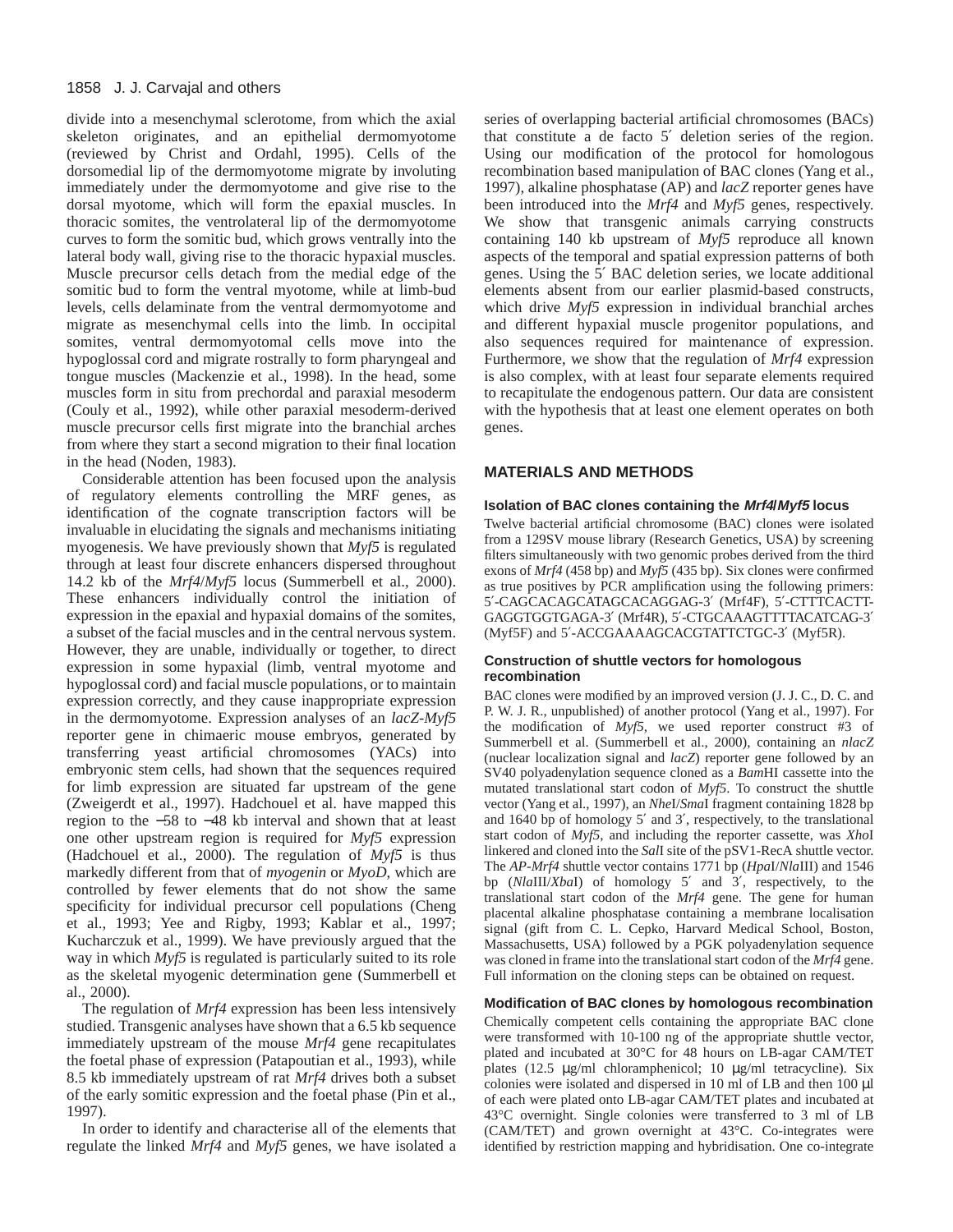colony was selected, streaked onto an LB-agar CAM-only plate and grown overnight at 43°C. Four colonies were selected, dispersed into 1 ml of LB and diluted 1/100 in LB. 100 µl of these dilutions were plated onto CAM/fusaric-acid plates (see Yang et al., 1997) and grown at 37°C for 3 days. From these plates, 24 colonies were analysed by digestion with *Eco*RI (for *lacZ*) or *Bam*HI (for AP) to identify fragments arising from the modification of the locus. Clones giving the expected restriction pattern were further analysed by digestion with a panel of enzymes (*Sal*I, *Hin*dIII, *Eco*RI, *Bam*HI), followed by Southern blotting and hybridisation with probes corresponding to the homology arms used in the appropriate shuttle vectors.

#### **Generation of transgenic mice**

BAC DNA was prepared using the endonuclease-free QIAgen maxiprep kit (QIAGEN Ltd., UK) following manufacturer's instructions with the following modifications: the volume of solutions P1 (resuspension), P2 (lysis) and P3 (neutralisation) was increased fivefold. DNA was eluted from the QIAgen column at 55°C using 15 ml of pre-heated elution buffer. After dialysis against microinjection buffer (10 mM Tris-HCl pH 7.5, 0.1 mM EDTA pH 8.0 and 100 mM NaCl), circular DNA was diluted to 1.5 ng/ $\mu$ l in microinjection buffer plus polyamines (final concentrations 30 µM spermine, 70 µM spermidine; Montoliu et al., 1995) and used to inject fertilised mouse eggs from CBA/Ca×C57Bl/10 crosses, as previously described (Yee and Rigby, 1993).

# **Histochemical staining**

#### β-Galactosidase staining

Embryos were fixed overnight in Mirsky's fixative (National Diagnostics) at 4°C, washed three times in PBSA ( $Ca^{2+}$ , Mg<sup>2+</sup>-free phosphate buffered saline)/0.02% Nonidet P-40 for 20 minutes at room temperature and placed in 10 ml of β-galactosidase staining solution (5 mM K<sub>3</sub>Fe(CN)<sub>6</sub>, 5 mM K<sub>4</sub>Fe(CN)<sub>6</sub>•3H<sub>2</sub>O, 2 mM MgCl<sub>2</sub>, 0.02% Nonidet P-40, 0.4 mg/ml X-Gal in PBSA) for 2-20 hours (depending on the stage of the embryo) at room temperature, and post-fixed in Mirsky's fixative. In some instances, X-Gal was replaced by Rose-Gal, Magenta-Gal or Bluo-Gal (Diagnostic Chemicals Ltd., Canada).

#### AP staining

Embryos were fixed in 4% paraformaldehyde in PBSA overnight at  $4^{\circ}$ C, rinsed twice in PBSA +2 mM MgCl<sub>2</sub>, and washed in PBSA +2 mM MgCl2 for 10 minutes. Endogenous phosphatases were inactivated by incubation for 1 hour in PBSA  $+2$  mM MgCl<sub>2</sub> at 65°C. Embryos were equilibrated in AP-buffer (100 mM Tris-HCl pH 9.5, 100 mM NaCl, 50 mM MgCl2, 0.1% Tween 20) supplemented with 2 mM levamisol for 45 minutes at room temperature. Embryos were washed once in ice-cold AP-buffer, transferred to AP-staining buffer (AP-buffer plus 0.1 mg/ml of BCIP; 0.5 mg/ml NBT) and stained for 3-10 hours, depending on the stage of the embryo, in the dark at 4°C. The reaction was stopped by washing the embryos in ice-cold PBSA containing 2 mM EDTA in the dark at 4°C for 16-24 hours. Embryos were post-fixed in Mirsky's fixative adjusted to pH 5.0, in the dark at 4°C for 16 hours.

# **RESULTS**

We have previously shown that *Myf5* is regulated by a number of distinct and discrete enhancers, dispersed throughout 14.2 kb of the *Mrf4*/*Myf5* locus. These enhancers separately initiate expression in the epaxial muscle precursors, some hypaxial precursors, some facial muscles and the central nervous system, and cause incorrect expression in the dermomyotome. Additional elements must be necessary to drive expression in

the limbs, ventral myotome, hypoglossal cord and the remaining facial musculature, and to correctly maintain expression (Summerbell et al., 2000). Individual elements controlling *Mrf4* transcription have not been defined, and only a subset of the expression pattern has been reproduced using transgenic analyses (Patapoutian et al., 1993; Pin et al., 1997), again indicating that additional sequences are required.

In order to identify the additional regulatory elements required for proper expression of both genes, six overlapping BAC clones containing the locus were isolated from a murine library. A physical map of the BAC contig (Fig. 1) was generated using standard techniques. Clones were named according to the sequence length (in kb) upstream of the transcriptional start site of the *Myf5* gene: BAC59, BAC61, BAC81, BAC88, BAC140 and BAC195. Using the same convention we will henceforth refer to construct #1 of Summerbell et al. (Summerbell et al., 2000), containing 8.8 kb of upstream sequences, as p8.8Z. Sequences 3′ to the locus range from 39.6 to ~50 kb downstream of the *Myf5* gene (5.4 kb for p8.8Z). Release of a C57BL6/J mouse BAC clone sequence (GenBank Accession Number AC021642) overlapping our contig was used to refine the location of most of the BAC end-points to base-pair level. Analysis of this sequence revealed the presence of the gene encoding the protein tyrosine phosphatase RQ (*Ptprq* – Mouse Genome Informatics; PTP-RQ), transcribed in the same orientation as *Mrf4* and *Myf5*. We identified and positioned 25 exons of the gene representing 78.3% of the rat cDNA (GenBank Accession Number AF063249), while 5′ exons and upstream sequences were not found within this BAC; a consensus polyadenylation signal was located 31.1 kb upstream of *Myf5*. Other possible coding regions were also identified (Fig. 1). Of particular interest was EST AA060545 (GenBank) which contains two exons with 100% homology to the genomic sequence delimiting a putative intron flanked by consensus splice sites, suggesting that this EST represents a true cDNA clone. If so, the corresponding gene would overlap the gene for PTP-RQ and be transcribed in the opposite orientation.

# **Generation of transgenic mice using modified BAC clones**

We modified the protocol for manipulating BACs by homologous recombination in *E. coli* (Yang et al., 1997) in order to increase the efficiency (J. J. C., D. C. and P. W. J. R., unpublished) and used it to introduce an *nlacZ* reporter cassette into *Myf5* (BAC-Z constructs) or both alkaline phosphatase (AP) and *nlacZ* into *Mrf4* and *Myf5*, respectively (BAC-APZ constructs). These constructs were injected into fertilised mouse eggs to generate transient embryos or transgenic lines. We observed no significant differences in the expression pattern of the *nlacZ-Myf5* transgene between BAC-APZ and BAC-Z lines from equivalent BAC clones, indicating that *AP-Mrf4* does not interfere with the expression of *nlacZ-Myf5*. Copy number was assessed in five BAC59Z (3-10 copies) and two BAC195Z (5-9 copies) lines and no correlation with staining intensity was observed. A summary of the main features of all the BAC transgenic lines is given in Table 1.

#### **Identification of new Myf5 regulatory elements**

Transgene expression in both BAC195Z and p8.8Z lines (Fig. 2A,B) started before 8.5 dpc in the dorsal dermomyotome of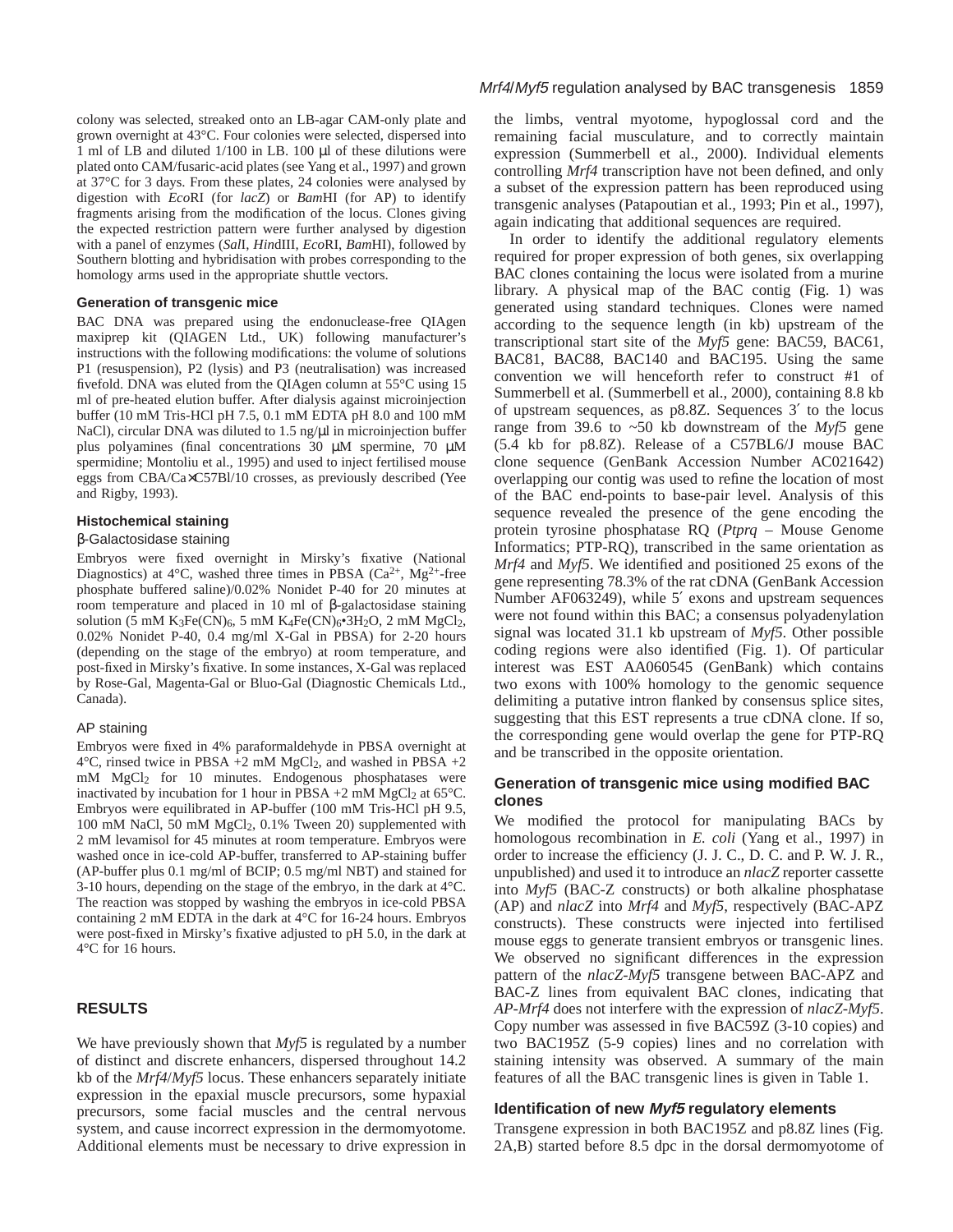#### 1860 J. J. Carvajal and others

**Fig. 1.** Physical map of the *Mrf4*/*Myf5* BAC contig. Distances upstream and downstream from the transcriptional start site of *Myf5* are indicated. The position and orientation of the *Mrf4* and *Myf5* genes are indicated as red and blue arrows, respectively. The p8.8Z plasmid containing the proximal control elements of *Myf5* corresponds to construct #1 (Summerbell et al., 2000). Grey indicates BACs not used in this study. The sequenced BAC AC021642 is represented in green and shows the position of identified ESTs (black boxes) and a long L1 repeat (yellow). Mapped exons from the gene for protein tyrosine phosphatase RQ (PTP-RQ) are also represented. C, *Cla*I; E, *Eag*I; S, *Sal*I; X, *Xho*I.



|  | Table 1. Summary of the main features for all the BAC transgenic lines |  |  |
|--|------------------------------------------------------------------------|--|--|
|  |                                                                        |  |  |

|                  | nlacZ-Myf5               |                                    |                          |                          |                          | $AP$ - $Mrf4$            |                                    |                          |                          |
|------------------|--------------------------|------------------------------------|--------------------------|--------------------------|--------------------------|--------------------------|------------------------------------|--------------------------|--------------------------|
| Line             | Ventral tail<br>somites  | Ventralmost<br>thoracic<br>somites | Mandibular<br>arch       |                          | Hyoid arch Maintenance   | Ventral tail<br>somites  | Ventralmost<br>thoracic<br>somites | Copy<br>number           | Other                    |
| <b>BAC59Z.1</b>  | $\qquad \qquad -$        | -                                  | $\qquad \qquad -$        | $+$                      | -                        | na                       | na                                 | 3                        | $\overline{\phantom{0}}$ |
| <b>BAC59Z.2</b>  | Faint                    | $\overline{\phantom{0}}$           | Faint <sup>1</sup>       | $^{+}$                   |                          | na                       | na                                 | 7                        |                          |
| <b>BAC59Z.3</b>  | $\overline{\phantom{0}}$ | $\overline{\phantom{0}}$           | $\overline{\phantom{0}}$ | $+$                      | $\overline{\phantom{0}}$ | na                       | na                                 | 4                        |                          |
| <b>BAC59Z.4</b>  | $\overline{\phantom{0}}$ | $\overline{\phantom{0}}$           | -                        | $^{+}$                   | -                        | na                       | na                                 | 10                       |                          |
| <b>BAC59Z.5</b>  |                          | $\overline{\phantom{0}}$           | —                        | $+$                      | -                        | na                       | na                                 | 5                        | a                        |
| <b>BAC59Z.6</b>  |                          | $\overline{\phantom{0}}$           | -                        | $^{+}$                   | -                        | na                       | na                                 | —                        | b                        |
| <b>BAC88Z.1</b>  | $\overline{\phantom{0}}$ | $\qquad \qquad -$                  | $+$                      | $+$                      | $^{+}$                   | na                       | na                                 | —                        |                          |
| <b>BAC195Z.1</b> | $+$                      | $+$                                | $+$                      | $^{+}$                   | $+$                      | na                       | na                                 | 5                        | —                        |
| BAC195Z.2        | $^{+}$                   | $+$                                | $+$                      | $^{+}$                   | $^{+}$                   | na                       | na                                 | 9                        |                          |
| <b>BAC195Z.3</b> | $+$                      | $+$                                | $+$                      | $+$                      | $+$                      | na                       | na                                 | —                        |                          |
| <b>BAC195Z.4</b> | -                        | $\overline{\phantom{0}}$           | $+$                      | $+$                      | $\overline{\phantom{0}}$ | na                       | na                                 | -                        | b                        |
| <b>BAC195Z.5</b> |                          | $\overline{\phantom{0}}$           | Faint                    | $+$                      | -                        | na                       | na                                 |                          | b                        |
| <b>BAC195Z.6</b> | $+$                      | $+$                                | $+$                      | $^{+}$                   | $+$                      | na                       | na                                 | -                        | -                        |
| BAC59APZ.1       |                          | $\overline{\phantom{0}}$           | $\overline{\phantom{0}}$ | $^{+}$                   | $\overline{\phantom{0}}$ | -                        | $\overline{\phantom{0}}$           | $\overline{\phantom{0}}$ | -                        |
| BAC59APZ.2       |                          | $\qquad \qquad -$                  | —                        | $^{+}$                   | -                        | —                        | -                                  | —                        |                          |
| BAC59APZ.3       | $\overline{\phantom{0}}$ | $\overline{\phantom{0}}$           | $\qquad \qquad -$        | $+$                      | $\overline{\phantom{0}}$ | $\overline{\phantom{0}}$ | $\overline{\phantom{0}}$           | $\overline{\phantom{0}}$ | b                        |
| BAC88APZ.1       |                          | $\qquad \qquad -$                  | $+$                      | $+$                      | $^{+}$                   | $\overline{\phantom{0}}$ | $\overline{\phantom{0}}$           | -                        | a                        |
| BAC88APZ.2       | $\overline{\phantom{0}}$ | $\overline{\phantom{0}}$           | $^{+}$                   | $^{+}$                   | $^{+}$                   | <b>ND</b>                | $\overline{\phantom{0}}$           | —                        | $\overline{\phantom{0}}$ |
| BAC88APZ.3       | $^{+}$                   | $\overline{\phantom{0}}$           | $+$                      | $^{+}$                   | $^{+}$                   | $\qquad \qquad -$        | <b>ND</b>                          | —                        | a, c                     |
| BAC140APZ.1      | $^{+}$                   | $+$                                | $+$                      | $+$                      | <b>ND</b>                | <b>ND</b>                | <b>ND</b>                          | —                        | $\qquad \qquad -$        |
| BAC140APZ.2      | $+$                      | $+$                                | $+$                      | $+$                      | $+$                      | $+$                      | $^{+}$                             | —                        | d <sup>1</sup>           |
| BAC140APZ.3      | $+$                      | $+$                                | $+$                      | $+$                      | $+$                      | $+$                      | $+$                                | $\overline{\phantom{0}}$ | $\qquad \qquad -$        |
| BAC140APZ.4      | Faint                    | Faint                              | Faint                    | Faint                    | $\overline{\phantom{0}}$ | $+$                      | $+$                                | $\qquad \qquad -$        | b                        |
| BAC195APZ.1      | $\overline{\phantom{m}}$ | $\overline{\phantom{0}}$           | $\overline{\phantom{0}}$ | $\overline{\phantom{0}}$ | $\overline{\phantom{0}}$ | <b>ND</b>                | <b>ND</b>                          | $\qquad \qquad -$        | b                        |
| BAC195APZ.2      | $^{+}$                   | Faint                              | Faint                    | Faint                    | <b>ND</b>                | ND                       | <b>ND</b>                          | —                        | b                        |
| BAC195APZ.3      | $^{+}$                   | $^{+}$                             | $+$                      | $+$                      | $+$                      | $+$                      | $^{+}$                             | $\overline{\phantom{0}}$ | $\overline{\phantom{0}}$ |
| BAC195APZ.4      | $+$                      | $+$                                | $+$                      | $+$                      | $+$                      | $+$                      | $\ddot{}$                          |                          | d <sup>1</sup>           |

Epaxial somitic and limb expression were seen in all lines.

<sup>1</sup>Variable within littermates; a, ectopic dorsal root ganglia; b, low expression levels; c, nasal placodes; d, ectopic apical limb bud; na, not applicable; ND, not done.

rostral somites, which is consistent with the epaxial enhancer defined by Summerbell et al. (Summerbell et al., 2000) correctly activating *Myf5* expression. From 9.5 dpc, differences between BAC195Z and p8.8Z became apparent. BAC195Z

lines expressed the transgene in the dorsal lip and the myotome in all somites. In anterior thoracic somites we also saw expression in the most ventral region of the dermomyotome, corresponding to the early somitic bud (Fig. 2C, arrow). In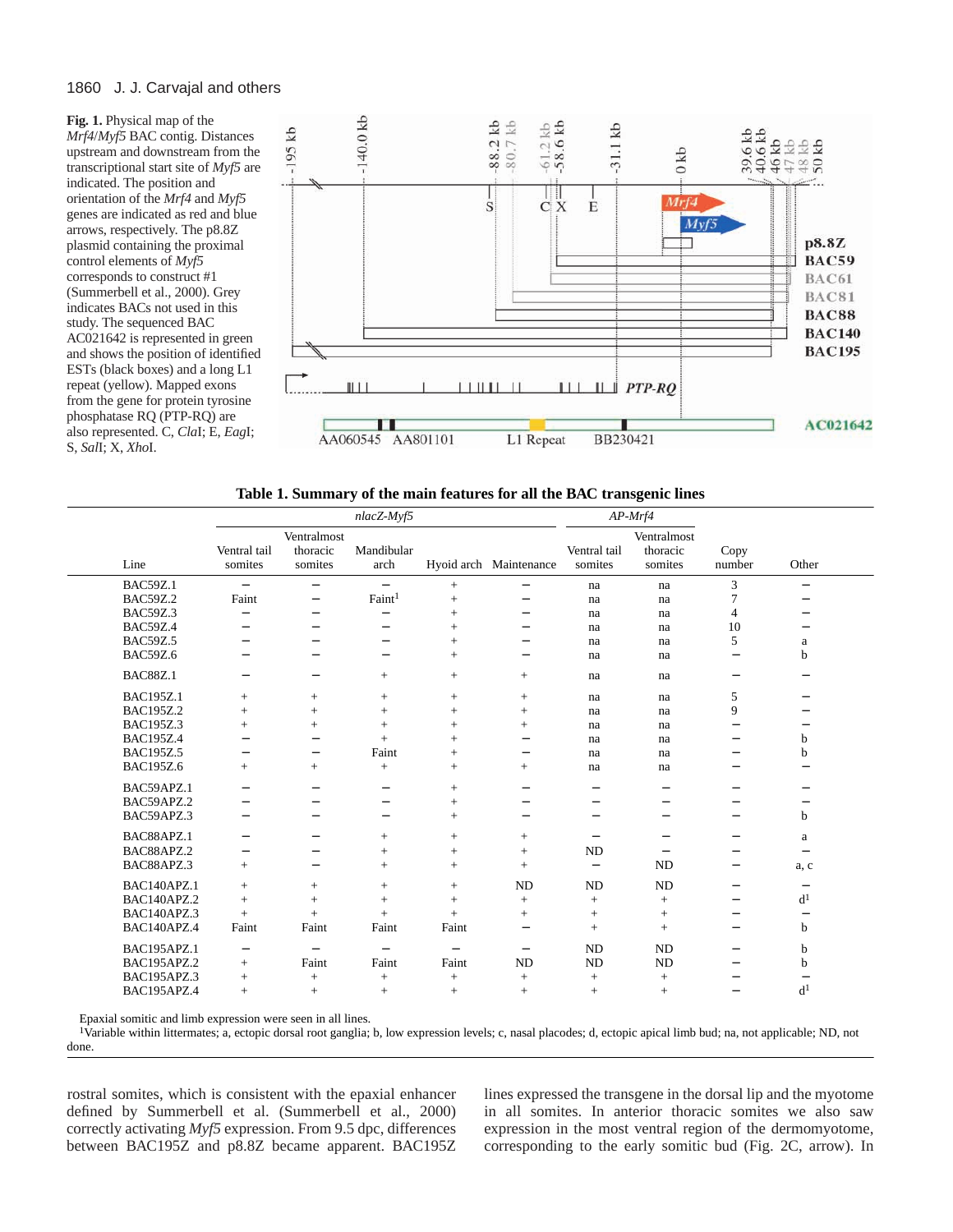contrast, p8.8Z lines showed incorrect expression displaced caudally in the dermomyotome (Fig. 2D, arrow). BAC195Z lines expressed correctly in mandibular and hyoid arches (Fig. 2C, arrowheads), whereas p8.8Z activated the transgene only in the hyoid (Fig. 2D, arrowhead).

At 10.5 dpc BAC195Z lines, unlike p8.8Z, expressed the transgene in the forelimb (arrow), hypoglossal cord (arrowheads) and the ventral half of the dermomyotome of cervical and thoracic somites, corresponding to the somitic

bud (compare Fig. 2E with 2F). At 11.5 dpc BAC195Z lines expressed the transgene in the presumptive intercostal muscles including the somitic bud (Fig. 2G, arrow) and derivatives of the mandibular and hyoid arches in the head. In contrast, p8.8Z lines (Fig. 2H) failed to maintain expression in the intercostal region and derivatives of the hyoid arch. At 12.5 dpc BAC195Z lines (Fig. 2I) expressed strongly in individual thoracic muscles (arrow), extraocular muscles (black arrowhead), mandibular and hyoid arch derivatives, and dorsal and ventral tail somites (red arrowhead), while p8.8Z lines (Fig. 2J) maintained expression only in dorsal and central myotome. By 13.5 dpc transgene expression was maintained strongly in all muscle masses of BAC195Z lines (Fig. 2K) and activated in the first row of snout muscles (Fig. 2K, arrow). In p8.8Z lines, the transgene was expressed very faintly in the dorsal domain of only a few tail somites (Fig. 2L, arrow). At 14.5 dpc BAC195Z lines expressed strongly in both body and head muscles, including all the snout musculature (Fig. 2M), while there was no expression in p8.8Z lines (data not shown). The last group of muscles to activate *Myf5* expression were those of the eyelid (by 15.5 dpc, data not shown).

In summary, BAC195Z drives and maintains transgene expression in dermomyotome and myotome, hypoglossal cord, branchial arches, and all epaxial, hypaxial, limb and head muscles. It contains all the elements identified as absent from p8.8Z (Summerbell et al., 2000) and recapitulates all known aspects of the expression pattern of *Myf5* (Tajbakhsh et al., 1996).

#### **Analysis of Myf5 expression in the BAC deletion series**

In order to delimit the additional elements identified in BAC195Z, we generated transgenic lines using BAC140-, BAC88 and BAC59-based constructs. Deletion from BAC195APZ (or BAC195Z, Fig. 2) to BAC140APZ did not change reporter gene expression between 8.5 and 14.5 dpc (e.g. Fig. 3A,B; 10.0 dpc). We therefore have no evidence for control elements lying within this 55 kb interval.

Deletion from BAC140APZ to BAC88Z positioned an element involved in expression in

# Mrf4/Myf5 regulation analysed by BAC transgenesis 1861

the most ventral domain of the somites. This was best seen in the thoracic somites during the 12 hour window between 28 and 36 somites (Fig. 3C; dotted line between the arrows, compare with Fig. 3A,B), and in the tail at later stages (see below). This positions a new element in the −140 to −88 kb interval, setting the boundary for regulatory elements 140 kb upstream of the *Myf5* transcriptional start site, within the gene for PTP-RQ.

Comparison between BAC88Z and BAC59APZ (or





**Fig. 2.** Timecourse of embryos containing *Myf5* reporter constructs BAC195Z and p8.8Z stained for β-galactosidase. (A, BAC195Z; B, p8.8Z) Expression starts before 8.5 dpc. (C,D) At 9.5 dpc dermomyotomal expression in BAC195Z is evident in dorsal and ventral (arrow) somites while p8.8Z lines show atypical caudal somitic expression (arrow). BAC195Z lines express consistently in mandibular and hyoid arches (arrowheads) while p8.8Z lines express consistently in the hyoid only (arrowhead). (E,F) At 10.5 dpc BAC195Z lines show hypoglossal cord (arrowheads) and forelimb

expression (arrow), absent in p8.8Z lines. (G,H) At 11.5 dpc expression in BAC195Z is stronger than in p8.8Z lines, extending ventrally into the somitic bud (arrow). Expression in hyoid arch derivatives starts to downregulate in p8.8Z lines. (I,J) At 12.5 dpc, thoracic (arrow) and extraocular muscles (black arrowhead) are visible in BAC195Z lines. Expression in the tail occupies the entire length of the somites (red arrowhead). Expression is only maintained in dorsal and central myotome in p8.8Z lines, with tail expression restricted to the dorsal domain. (K,L) By 13.5 dpc, transgene expression in BAC195Z lines expands in thoracic and facial domains, including some snout muscles (arrow). Downregulation in p8.8Z lines is complete except for residual tail expression (arrow). At 14.5 dpc (M) and later (not shown) expression is maintained in BAC195Z lines and all snout musculature is now expressing the transgene.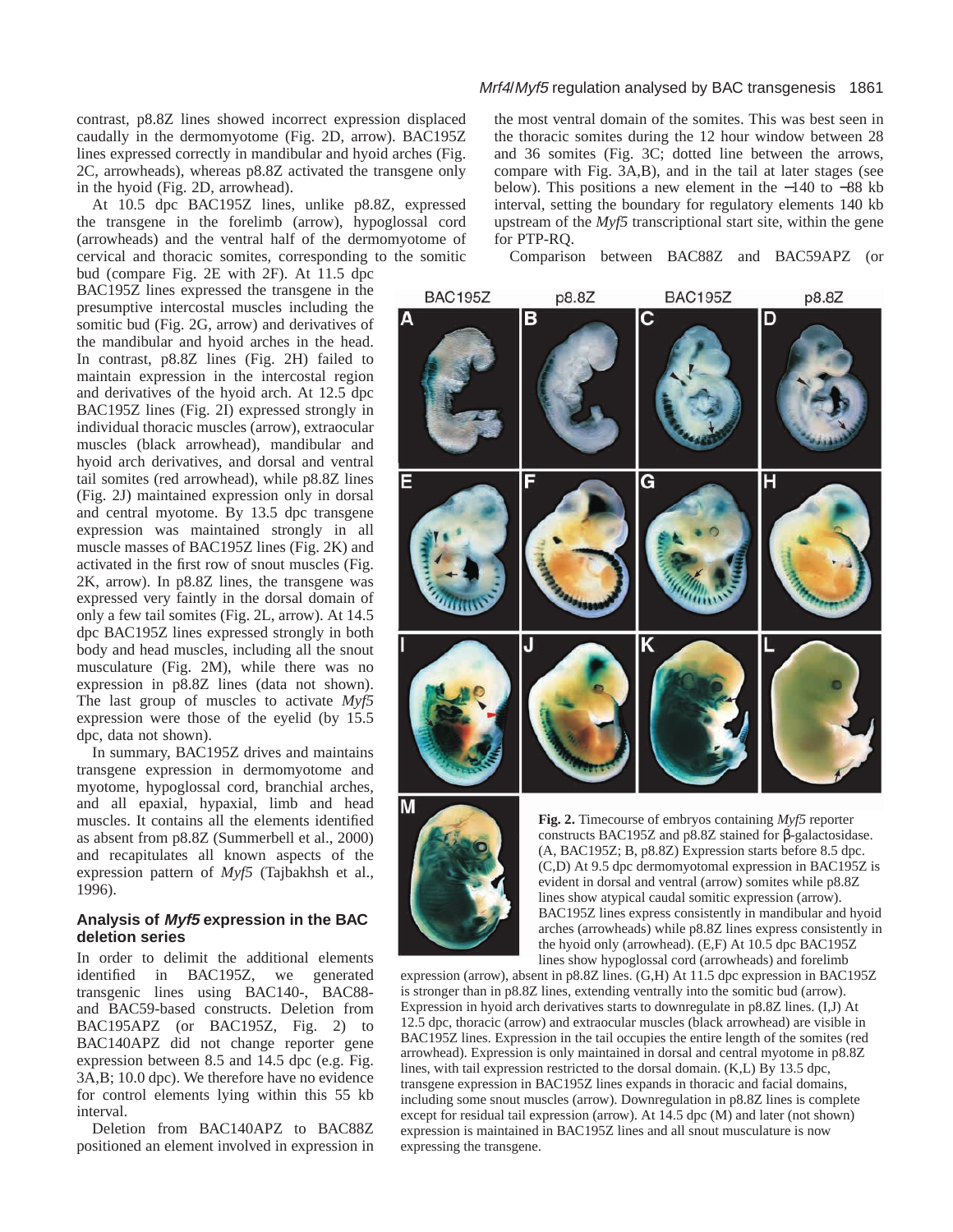

**Fig. 3.** Expression patterns in the BAC deletion series. (A,B) No differences in expression pattern can be distinguished between BAC195 (A) and BAC140 (B) lines. (C,D) Deletion to BAC88 (C) abolishes expression in the ventral thoracic somites (dotted line marks the ventral edge of the somitic bud at 10.0 dpc), while deletion to BAC59 (D) abolishes expression in the mandibular arch (arrowheads) and the hypoglossal cord. (E) At 12.5 dpc, transgene expression is missing from the ventral half of the tail somites in BAC88Z lines. (F) From 12.5 dpc, BAC59Z lines fail to maintain transgene expression in axial musculature.

BAC59Z) lines positioned the element(s) involved in mandibular arch and hypoglossal cord expression, and in late maintenance. While hyoid arch expression was consistent in lines from both BACs, BAC59Z lines showed little or no expression in the mandibular arch at any stage (compare Fig. 3C with 3D; arrowheads) and hypoglossal cord expression was never seen. At 12.5 dpc (Fig. 3E), BAC88Z maintained expression, whereas BAC59 lines downregulated reporter expression in all muscles, except those of the limb (Fig. 3F). This indicates that sequences required for activation in the mandibular arch and the hypoglossal cord, and for maintenance of expression in the axial musculature are located in the −88 to −59 kb interval, again within the gene for PTP-RQ.

Deletion from BAC59APZ to p8.8Z positioned elements



**Fig. 4.** Details of expression domains in the tail. BAC195Z lines (A-C) show dorsal expression in all somites which extends to the ventral edge as they mature, while in BAC59Z lines (D-F) initiation of expression is delayed in the dorsal domain, does not extend across the midline and is not maintained.

involved in dermomyotome, hyoid arch and limb expression. At 9.5 dpc, p8.8Z lines (Fig. 2D) expressed the transgene incorrectly in the caudal dermomyotome, whereas BAC59 lines did not (compare Fig. 2D (arrow) with Fig. 3D). Early branchial arch expression in BAC59Z lines was very similar to that in p8.8Z. However, while the latter downregulated arch expression from 11.5 dpc (Fig. 2H), in BAC59Z lines it was maintained through 13.5 dpc and then downregulated (data not shown). In p8.8Z lines, transgene expression was never activated in the limbs (Fig. 2H,J,L). These data indicate that sequences in the −59 to −8.8 kb interval correct the inappropriate dermomyotomal expression and drive expression in the limbs at appropriate times and in the hyoid arch at late stages.

# **The expression of Myf5 in tail musculature**

Comparison of BAC lines that contain the element regulating expression in the most ventral somitic domain (BAC195 and BAC140) and those lacking this region (BAC88 and BAC59) shows that *Myf5* expression is regulated differentially in ventral and dorsal tail somites. In BAC195 and BAC140 lines, the transgene was expressed in all tail somites at 12.5 dpc and 13.5 dpc (Fig. 4A,B). Somites I-VI expressed *nlacZ-Myf5* in the dorsal half, whereas older somites expressed it in both dorsal and ventral halves. By 14.5 dpc (Fig. 4C), when the first myofibres appeared in the tail, the transgene was strongly expressed in a characteristic pattern, revealing dorsal and ventral muscles with a central muscle population uniting the two components. Expression in the tail was fully maintained and could be detected in neonatal animals (data not shown). In contrast, in BAC88 and BAC59 lines at 12.5 and 13.5 dpc, the transgene was first expressed in somite VI or VII (Fig. 4D,E); expression was confined to the dorsal region and disappeared as myofibres arose in the tail (Fig. 4F).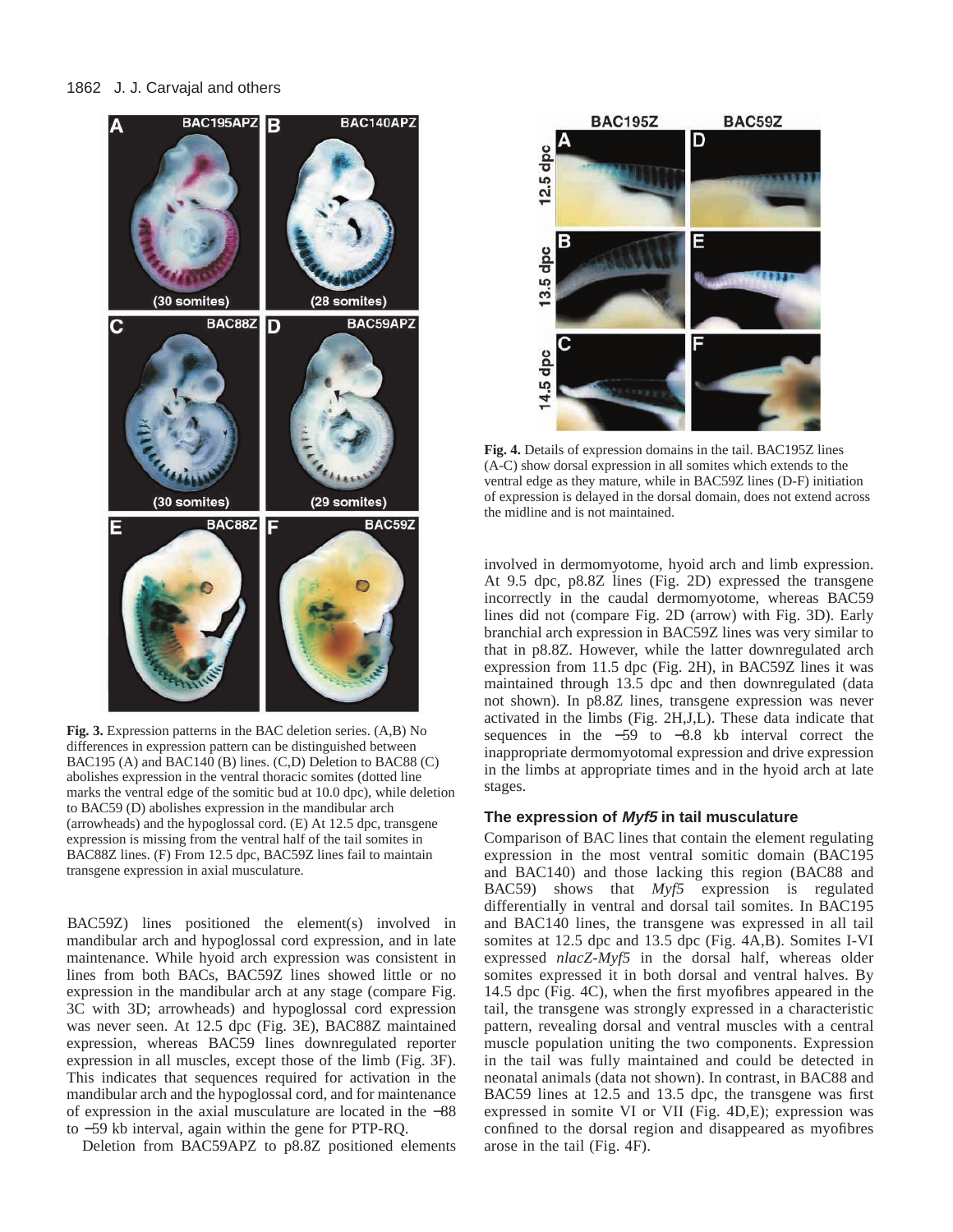**Fig. 5.** Differences in branchial arch expression patterns. BAC195Z expresses in mandibular and hyoid arches and subsequently in all facial muscles (A-D) while BAC59Z expresses only in the hyoid arch and in the facial expression muscles at later stages (E-H). Comparisons at different stages allow the mapping of derivatives from mandibular (red arrowheads) and hyoid (black arrowheads) arches. (A) At 9.5 dpc expression is first seen in the central core of the mandibular arch. (B,C) By 10.5 dpc (B) this cell population starts to migrate into the facial region and by 11.5 dpc (C) arrests midway between the eye and the prospective ear. (D) From 12.5 dpc onwards this muscle mass divides and expands to give rise to the muscles of mastication. (E,F) At 9.5 dpc (E) the mesodermal core in the hyoid arch is already expressing the transgene and by 10.5 dpc (F) starts dividing into two domains (x and y) which begin migrating into the head region. (G) By 11.5 dpc the muscle mass separates into dorsal and ventral branches. (H) From 12.5 dpc the dorsal branch populates the region around the prospective ear, forming auricular muscles, while the ventral branch migrates into the face, forming muscles of facial expression.

# **Correlation between branchial arch and facial expression patterns**

At 10.0 dpc, BAC195, BAC140 and BAC88 (Fig. 3A-C) constructs expressed the transgene in mandibular and hyoid arches whereas

**Fig. 6.** Analysis of *Mrf4* expression using double reporter gene constructs. (A) Detail of a doubly stained 10.0 dpc embryo from a BAC59APZ line. Expression of both transgenes is visible in the myotome. The different cellular localisation signals of the two reporter genes allow the visualisation of *Mrf4* (AP, red arrowheads) and *Myf5* (β-galactosidase, black arrowhead). At 9.5 dpc an early hypaxial domain of *AP-Mrf4* expression is detected in BAC195APZ (B,E; black arrowhead) and BAC140APZ (C,F; black arrowhead) lines. Other somitic expression is restricted to spindle shaped myocytes in dorsal and ventral myotome (E,F; red arrowheads), which is the only expression domain in BAC88APZ lines (D,G). At 11.5 dpc, BAC195APZ lines (H) express the *AP-Mrf4* transgene in the most ventral part of the thoracic somites (arrowhead) which is not seen in BAC88APZ (not shown) or BAC59APZ (I, arrow) lines. In both cases the dotted line marks the ventral edge of the somites. (J,K) Expression is downregulated at 12.5 dpc in BAC140APZ (J) and BAC59APZ lines (K) and upregulated in limb buds (black arrowheads). (L,M) Expression in the tail occupies the entire myotome in BAC140APZ lines (L) but is

BAC59 lines only expressed reliably



in the hyoid arch (Fig. 3D). Fig. 5A-D illustrates the ontogeny of the mandibular arch derivatives; Fig. 5E-H, by subtraction, illustrates that of the hyoid arch derivatives



restricted to the dorsal half in BAC59APZ (not shown) and BAC88APZ lines (M). At 13.5 dpc expression is maintained in limb muscles (N, arrowhead) and activated in the pinna of the ear (O, arrowhead) in BAC59APZ and BAC195APZ (not shown).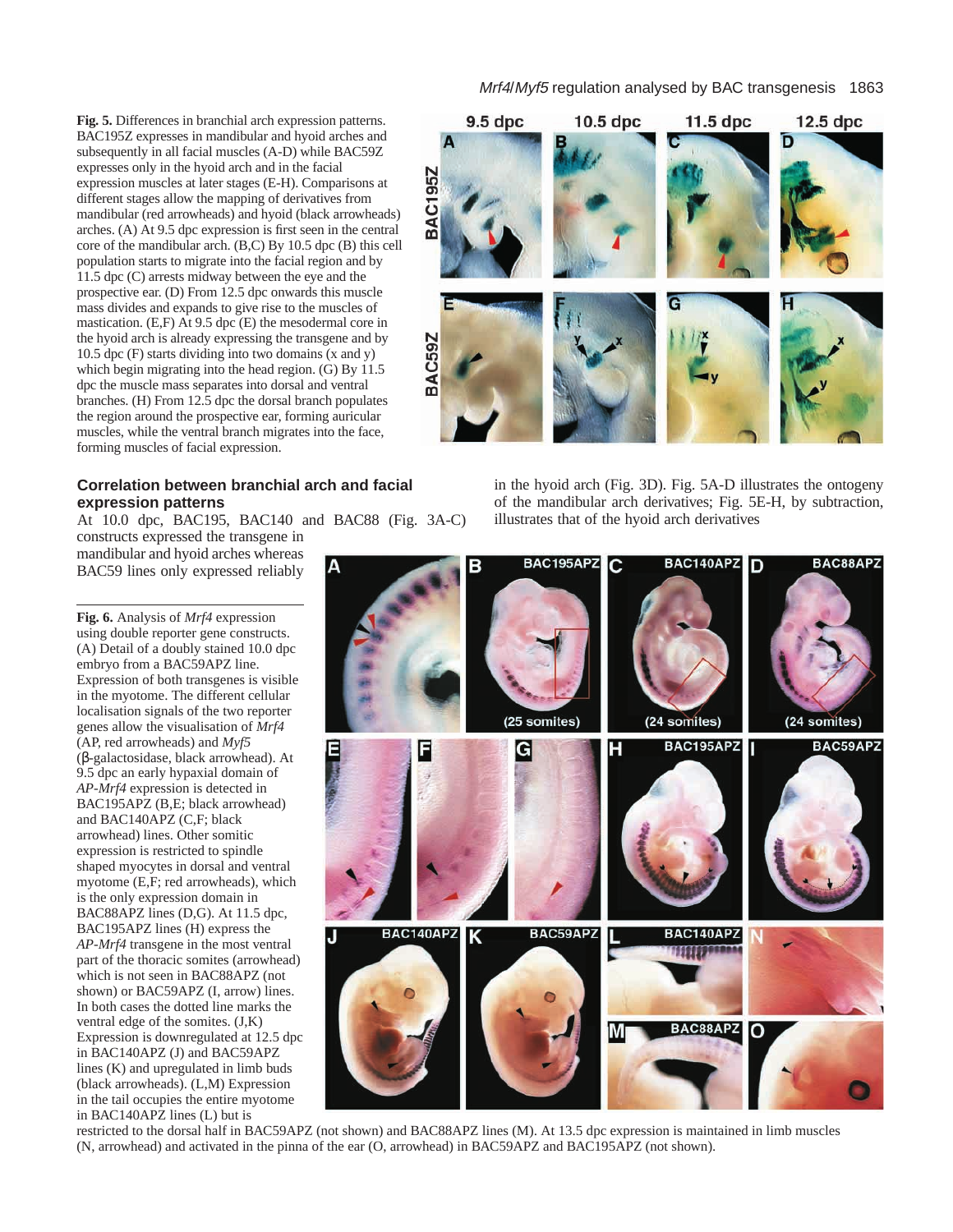#### 1864 J. J. Carvajal and others

Mandibular arch muscle progenitors (Fig. 5A-D; red arrowheads) migrated as a single condensation to a position midway between the presumptive eye and the ear (11.5 dpc). The first fibres could be seen, running in a dorsoventral direction, as the cells separated into individual groups (12.5 dpc and later) which will form the muscles of mastication.

Hyoid arch muscle progenitors (Fig. 5E-H; black arrowheads) migrated out of the arch from 10.5 dpc, splitting into dorsal (x) and ventral (y) branches by 11.5 dpc. The dorsal domain divided further at 12.5 dpc and gave rise to the external muscles of the ear (x), while the ventral domain elongated rostrally and separated into dorsal and ventral branches (y) which did not divide into different muscle masses until 13.5 dpc (data not shown). These branches expanded towards the snout and the eye regions where they will form the muscles of facial expression.

# **Double reporter-gene BAC constructs**

The introduction of two reporter genes into a single BAC enabled us to analyse and compare the expression patterns of *Mrf4* and *Myf5* in the same genomic context and in the same embryo. Double BCIP/NBT (red) and X-gal (blue) staining allowed us to clearly identify the locations of *AP-Mrf4* (membrane bound) and *nlacZ-Myf5* (nuclear localised) transgene expression. Fig. 6A shows the double expression pattern in thoracic somites in a BAC59APZ embryo at 10.0 dpc (32 somites). The *Myf5* reporter marked the nuclei of the myotomal cells, aligned at the centre of the myoblasts, while the *Mrf4* reporter stained the surrounding membrane, occupying the entire width of the myotome. Sectioning through doubly or singly stained embryos showed *Mrf4* transgene expression restricted to the myotome, while the *Myf5*-transgene was expressed in myotome and dorsal dermomyotome (data not shown). In practice, we usually compared littermates stained independently for AP or β-galactosidase, which allows the detection of the more delicate details of the expression patterns of both transgenes.

# **Identification of a distal regulatory region driving ventral Mrf4 expression**

There are two phases of *Mrf4* expression during development: an early one restricted to embryonic myotome and a late one in foetal skeletal muscle (Bober et al., 1991; Hinterberger et al., 1991). Plasmid-based transgenic analyses have reproduced only a subset of the full expression pattern (Patapoutian et al., 1993; Pin et al., 1997).

*AP-Mrf4* expression was first detected in all BAC transgenic lines at 9.0 dpc in the central part of the myotome of rostral somites; it extended rapidly in a rostrocaudal sequence along the body axis and both dorsally and ventrally within individual somites. We observed no differences in *AP*-*Mrf4* expression between BAC195 and BAC140 lines at any stage analysed. BAC195APZ (Fig. 6B,E) and BAC140APZ (Fig. 6C,F) lines revealed a new ventral domain of expression in anterior thoracic somites at 9.5 dpc (24-28 somite stage) and earlier, confirming our recent in situ hybridisation data (D. S., C. Halai and P. W. J. R., unpublished). Unlike *Mrf4*-expressing cells in dorsal myotome, these cells were not spindle shaped (Fig. 6E,F; compare red and black arrowheads). This ventral domain of expression was missing in BAC88APZ (Fig. 6D,G) and BAC59APZ (data not shown) lines. At the 38-44 somite stage

(10.5 dpc-11.0 dpc), BAC195APZ (Fig. 6H) and BAC140APZ (data not shown) lines expressed the transgene throughout the myotome and the somitic bud while in BAC88APZ (data not shown) and BAC59APZ lines expression was absent in the most ventral portion of the thoracic somites (Fig. 6I). At 12.5 dpc, BAC195APZ and BAC140APZ (Fig. 6J,L) lines showed dorsal and ventral expression in tail somites, but in BAC88APZ (Fig. 6M) and BAC59APZ (Fig. 6K) lines this expression was restricted to the dorsal domain. Thus, a ventral domain control region is located in the −140 to −88.2 kb interval, overlapping an element that drives equivalent ventral *Myf5* expression (see above).

The first phase of *AP-Mrf4* expression downregulated from 12.0 dpc, in agreement with previous in situ hybridisation data (Bober et al., 1991; Hinterberger et al., 1991). However, the second phase of expression commenced earlier than reported; it started in both fore- and hindlimbs before 12.5 dpc (Fig. 6J,K; black arrowheads) and increased in intensity in subsequent stages (e.g. Fig. 6N, arrowhead). By 13.5 dpc expression could also be detected in the pinna of the ear muscles (Fig. 6O, arrowhead). There was a generalised upregulation of the transgene from 14.5 dpc (data not shown).

# **DISCUSSION**

We have previously shown that *Myf5* expression is regulated by a number of discrete enhancers in a 14.2 kb region that spans the *Mrf4*/*Myf5* locus, and that each of these enhancers is specific for a particular population of muscle precursor cells (Summerbell et al., 2000). These data also made it clear that there must be other elements, remote from the locus, that control important aspects of the expression pattern of the gene. We have now turned to BAC transgenesis, using clones modified by homologous recombination in *E. coli*, to identify those missing elements and show that a BAC that contains 140 kb upstream of the *Myf5* gene is capable of recapitulating the complete expression patterns of both *Mrf4* and *Myf5*. The results confirm and reinforce the main conclusion of our plasmid-based studies, namely that *Myf5* expression is independently regulated in each of a large number of populations of muscle progenitors, and they begin to illuminate the evolutionary origins of this complex regulation. Further complexity is revealed by our demonstration that elements controlling *Mrf4* and *Myf5* are embedded in a neighbouring gene, which is apparently not expressed in muscle. In addition, *Mrf4* and *Myf5* are expressed at the same time in the ventral domain of the thoracic and tail somites, suggesting that Mrf4 acts earlier in muscle development than previously thought. Strikingly, we show that this particular aspect of the expression pattern of both genes is regulated by sequences in the same genomic interval, raising the possibility that a single element could control both genes.

#### **The multiplicity of Myf5 regulatory elements**

Analysis of a number of BACs from the contig, which constitute a de facto 5′ deletion series, allowed us to localise sequences controlling particular aspects of the expression pattern of *Myf5*. In a parallel series of experiments, Hadchouel et al. used YAC transgenesis to analyse *Myf5* regulation (Hadchouel et al., 2000); the end-points of their YACs and our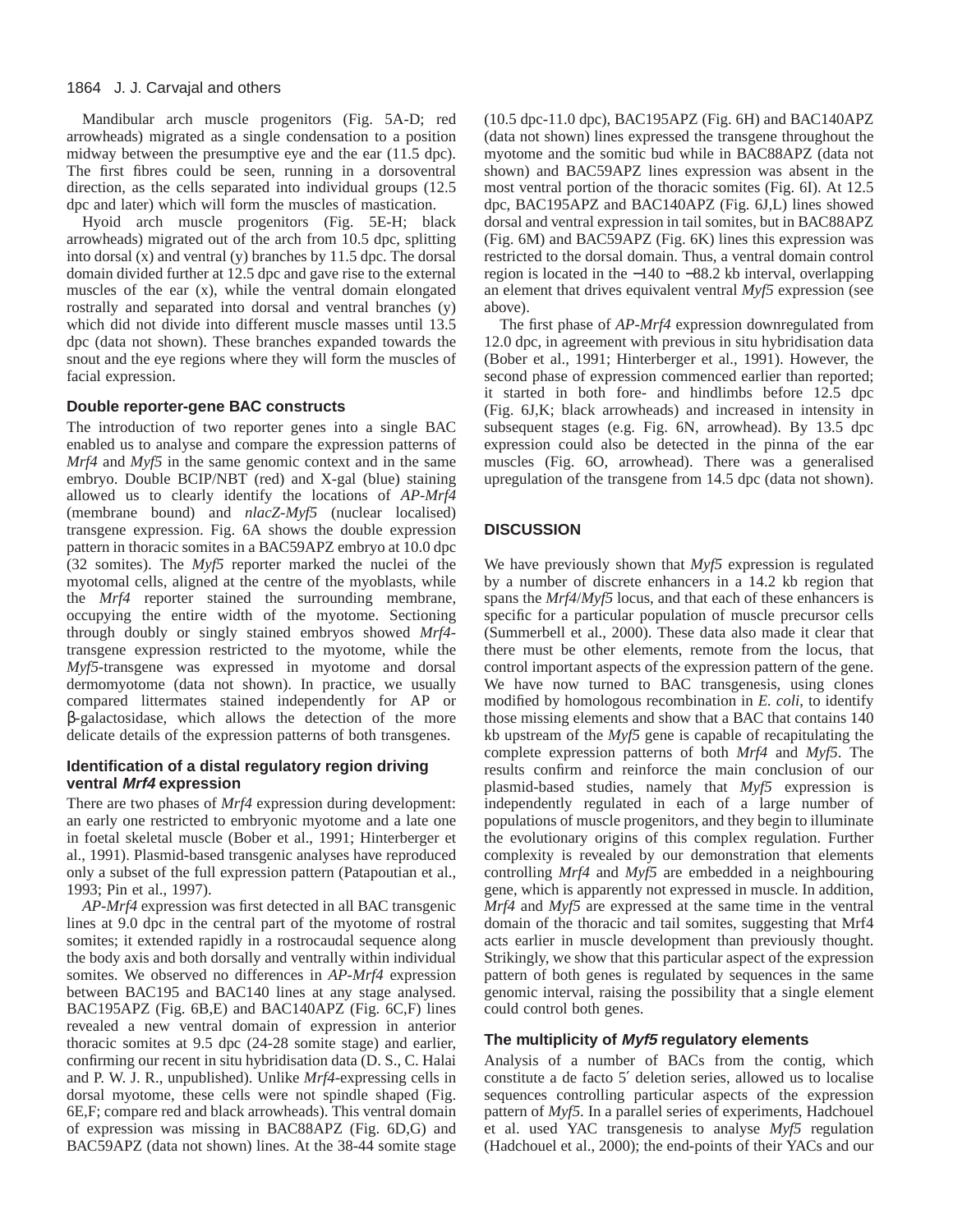#### Mrf4/Myf5 regulation analysed by BAC transgenesis 1865

**Fig. 7.** Summary of the expression domains and regulatory regions for both *Mrf4* and *Myf5*. (A,B) Regulatory regions for *Mrf4* (A) and *Myf5* (B) are colour coded and their anatomical expression domains are represented below at early and late stages of development (C, *Mrf4*; D, *Myf5*).The ventral somite or somitic bud (red) region may contain a single element which controls both genes. The negative arch (green hatched) region suppresses late *Myf5* arch expression in p8.8Z lines but in the context of the locus may be involved in shielding the *Mrf4* promoter from the arch elements. The map is not to scale. §, approximate YAC ends (Zweigerdt et al., 1997); ◊, YAC ends (Hadchouel et al., 2000); ‡, rat genomic distance (Pin et al., 1997); †, restriction enzyme boundaries of plasmid constructs (Patapoutian et al. (1993); B, *Bam*HI; Bs, *Bsa*BI; K, *Kpn*I; N, *Nco*I; Nd, *Nde*I; Nh, *Nhe*I; X, *Xba*I; Xm, *Xmn*I.



BACs are usefully different. Thus, by comparing these data sets, and also using the earlier results of Zweigerdt et al. (Zweigerdt et al., 1997), we can further delimit these elements (Fig. 7).

The −140 to −88.2 kb region is required for *Myf5* expression in the ventral domain of tail somites and the most ventral component of thoracic somites, the developing somitic bud. Expression in the thoracic ventral domain is particularly dynamic, and it is necessary to focus on the 12 hour interval between 28 and 36 somites, while expression in the tail ventral domain is seen only from 12.5 dpc onwards. Hadchouel et al. suggest that all the sequences required for full *Myf5* expression are contained within 96 kb upstream of the gene, but they did not show data for these time intervals (Hadchouel et al., 2000). A YAC clone containing approximately 95 kb upstream of the *Myf5* gene was not able to drive this ventral somitic expression in the tail at 12.5 dpc (see Fig. 4B in Zweigerdt et al., 1997) but the missing expression domain could be due to the chimaeric nature of these embryos. Therefore the available data do not allow us to refine the position of this element further.

The −88.2 to −58.6 kb region directs consistent expression in the mandibular arch and hypoglossal cord, and is required to maintain expression levels in axial muscles from 11.5 dpc onwards. A YAC containing 63 kb of upstream sequences is not able to drive these aspects of the expression pattern (Hadchouel et al., 2000), localising the required element(s) to the −88.2 to −63 kb interval.

In the −58.6 to −8.8 kb region lie elements that direct expression in the limbs, block the suppression of late

hyoid arch expression and suppress the inappropriate dermomyotomal expression seen in p8.8Z lines (Summerbell et al., 2000). Hadchouel et al. (Hadchouel et al., 2000) have localised the limb element to between −58 and -48 kb, a conclusion that is consistent with Zweigerdt et al. (1997) and our own data. Late hyoid arch expression is seen with a −45 kb YAC (Fig. 2D in Zweigerdt at al., 1997) but not with one of −23 kb (Fig. 6B in Hadchouel et al., 2000); thus by combining the data sets we can localise this element to between −45 and −23 kb.

# **The diversity of regulatory elements parallels the heterogeneity of somite-derived muscle precursors** Initiation of somitic expression

Proper expression in the somites requires at least four elements, one of which acts negatively. We previously defined two enhancers, one specific for the epaxial domain, one for the hypaxial (Summerbell et al., 2000). The epaxial enhancer acts in the dorsal lip of the dermomyotome and the dorsal-most myotome (Fig. 2B and Summerbell et al., 2000). None of our data indicate a requirement for an additional element in the initiation of epaxial expression. The hypaxial enhancer located within the *Myf5* gene drives a subset of the early hypaxial pattern; while the timing is correct the location within the ventral somite is not and the transgene is activated in caudal dermomyotome (Fig. 2D and Summerbell et al., 2000). This indicates that an element elsewhere within the locus normally prevents expression in this region. The present data show that this negatively acting element is within BAC59, but full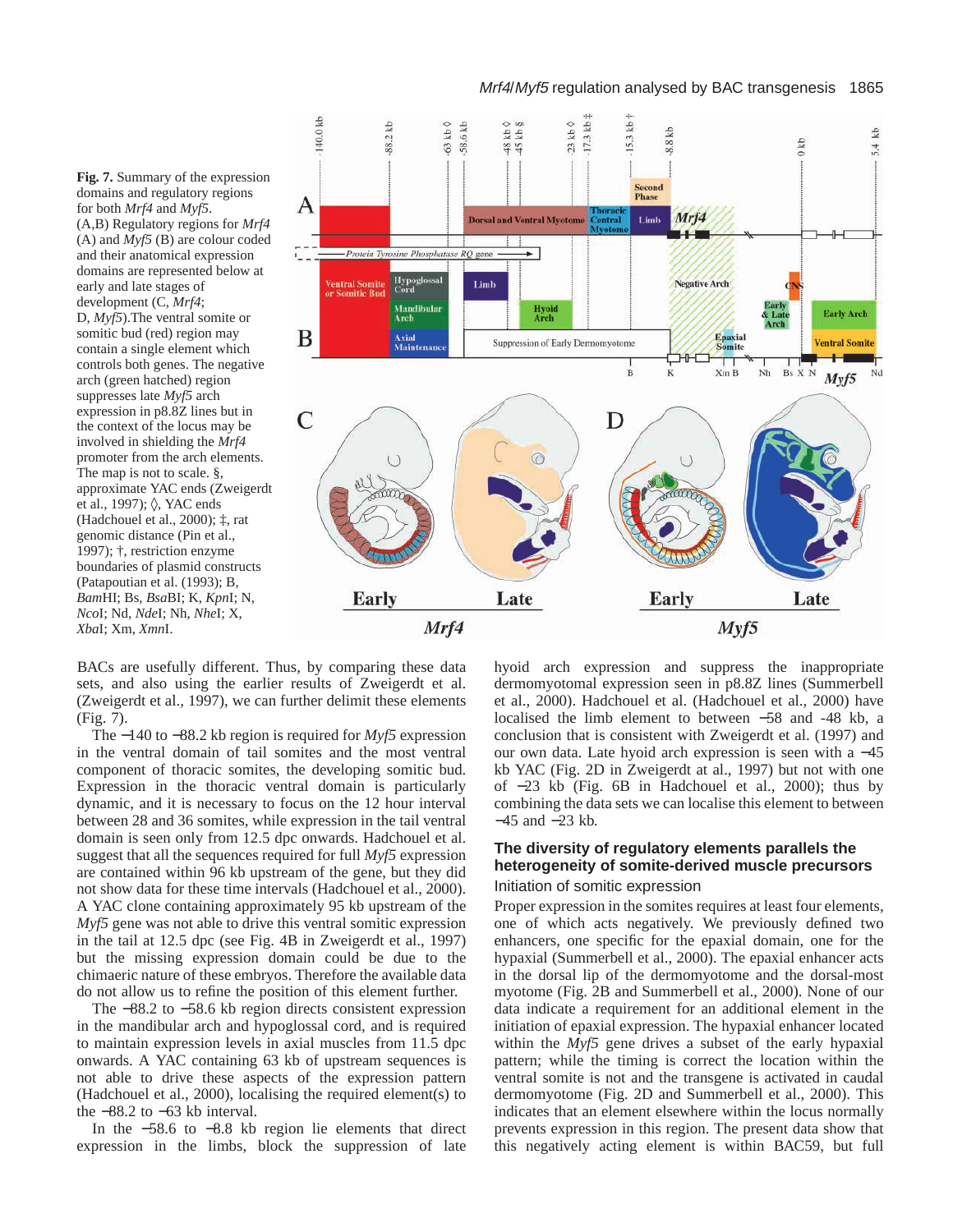hypaxial expression is obtained only with BAC140, which carries the distal ventral element (see above). Thus, correct hypaxial expression probably requires the interaction of two positively acting elements that control initial activation, together with the negative element that prevents inappropriate dermomyotomal expression.

#### Hypaxial-derived muscle progenitors

The hypaxial muscle precursors give rise to a diversity of muscle populations, those of the limb, trunk, pharynx and tongue. In limb muscle progenitors myogenesis is delayed such that *Myf5* is not activated until after migration. *Myf5*−/<sup>−</sup> embryos show a 2.5 day delay in the activation of the myogenic programme in the axial musculature but the timing of limb myogenesis is not affected (Kablar et al., 1997). While in the trunk and the head multiple interacting elements are involved in initiation of expression in different muscle precursors, and an additional region(s) is required to cooperate with these in the maintenance of the expression levels, the available data do not subdivide the regulation of limb expression in the same manner and do not suggest interaction between its control region and others. This is consistent with the view that limb and axial muscles are controlled by separate circuits.

The progenitors of the ventral-most thoracic muscles express both *Mrf4* and *Myf5* early in myogenesis, and give rise to hypaxial musculature by elongation rather than migration. The first wave of myoblasts originates from ventral dermomyotome and elongation of the hypaxial myotome is then accomplished by the intercalation of second wave myoblasts derived from the four lips of the dermomyotome (Cinnamon et al., 1999). In this subset of hypaxial precursors the expression of both genes is controlled by an element, or elements, contained in the same genomic interval. In addition we observe a correlation between early ventral thoracic expression and later expression along the entire dorsoventral axis of the hypaxial domain, suggesting that this element(s) may be responsible for gene activation in second wave myoblasts.

Another group of hypaxial muscle precursors is formed by the progenitors of the pharyngeal and tongue muscles, which arise from the hypaxial domain of occipital somites that express *Myf5*, *MyoD* and *myogenin* (but not *Mrf4*) throughout their migration. *Myf5* expression in this population is regulated by a separate element in the −88.2 to −63 kb region.

There is thus a striking correlation between the heterogeneity of hypaxial muscle precursors and the diversity of elements required for proper *Myf5* regulation, suggesting that the emergence of the different hypaxial muscle groups during vertebrate evolution was paralleled by the acquisition of new regulatory sequences able to interpret the new signalling environments that initiate myogenesis.

# **Branchial arch expression of Myf5 and the ontogeny of the facial musculature**

The regulation of *Myf5* expression in the facial muscle precursors is also complex. We have previously defined a proximal enhancer between *Mrf4* and *Myf5* that is capable of driving consistent expression in the hyoid arch but only variable expression in the mandibular arch, and an intragenic enhancer, acting primarily in the hypaxial domain of the somites, that can also direct weak expression in the arches from 9.0 to 10.25 dpc. In the context of p8.8Z, expression is downregulated from 12.5

dpc and we defined this negative element as overlapping the epaxial enhancer and the *Mrf4* gene (Patapoutian et al., 1993; Summerbell et al., 2000). The activity of the intergenic enhancer is not maintained from 11.5 dpc by a YAC containing 23 kb of upstream DNA (Fig. 6C,D in Hadchouel et al., 2000) but late hyoid arch expression is restored in BAC59 lines and mandibular arch expression becomes reliable in BAC88 lines. We can thus define five elements involved in proper expression in the arches. The negative element that overlaps *Mrf4* antagonises the early arch enhancer at later times; the activity of this element would then be over-ridden in the mandibular and hyoid arches by elements located in the −88.2 to −63 kb and the −45 to −23 kb regions, respectively. This arrangement of multiple regulatory elements probably reflects the highly complex signalling environment present during facial development (for a review, see Francis-West et al., 1998).

The fact that *Myf5* expression is independently controlled in the different arches allows us to follow the development of muscles derived from the hyoid arch in BAC59 lines and, by subtraction, those derived from the mandibular arch in lines carrying the larger BACs. In the avian embryo, paraxial mesoderm migrates into the branchial arches and the contribution of these precursors to facial muscles is well documented (Hacker and Guthrie, 1998; Noden et al., 1999). Although it is assumed that mammalian craniofacial muscle development follows the same programme, few data are available, and these mostly focus on the first migration of paraxial mesoderm cells into the arches (Trainor et al., 1994; Trainor and Tam, 1995). We have now looked at those cells that express *Myf5* in the branchial arches and their derivatives at successive developmental stages and conclude that muscles involved in mastication derive from the mandibular, while muscles involved in facial expression originate in the hyoid. Thus their ontogeny is generally equivalent to that described by Noden et al. for the chick (Noden et al., 1999). However, we have identified an important difference in the behaviour of a subset of the cells that populate the hyoid arch. The population of mesodermal cells in the core of the arch splits into dorsal and ventral domains; the dorsal domain gives rise to the external muscles of the ear (Fig. 5E-H). Noden et al. also describe two groups of *Myf5*-expressing cells in the hyoid arch, the dorsal group located in close proximity to the otic vesicle (Noden et al., 1999). However, this cell population subsequently becomes incorporated into the larger ventral cell population of the arch, which will give rise to the mandibular depressor, among other muscles. During early evolution of mammals the retroarticular process and the attached mandibular depressor were lost (Köntges and Lumsden, 1996). It is interesting to speculate that this released the progenitor cells destined to form this muscle, which subsequently acquired the capacity to form the external musculature of the ear.

# **Mrf4 expression is regulated by elements interdigitated between those that control Myf5**

By inserting a second reporter gene into the BACs we show that the regulation of *Mrf4* expression is also complex. Sequences between −15.3 and −8.8 kb are required for limb expression and for the second phase of gene activity (Patapoutian et al., 1993) and sequences between −17.3 and −15.3 kb drive early expression in the central myotome of thoracic somites (Fig. 2A in Pin et al., 1997).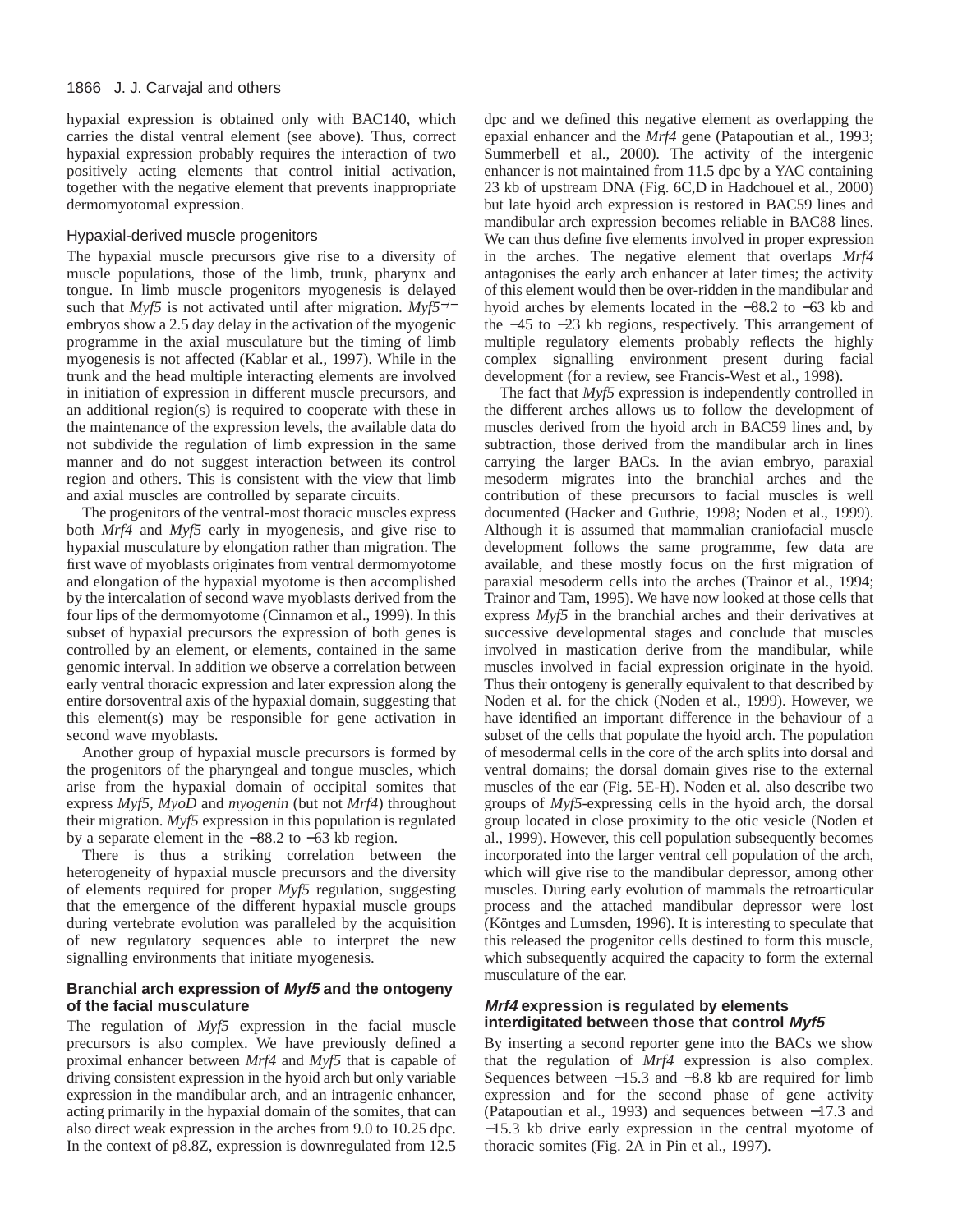In BAC-APZ lines, *AP-Mrf4* expression is first detected in the central part of the myotome, where it is confined to differentiated myocytes, and then expands dorsally and ventrally within the myotome, as the epaxial and hypaxial domains grow dorsomedially and ventrolaterally, respectively (Denetclaw and Ordahl, 2000). We also show that sequences within BAC59 drive strong expression in rostral, thoracic and caudal somites, indicating that myotomal expression is controlled by at least two separate elements: one proximal, driving only central myotome expression at thoracic levels, as previously described (Pin et al., 1997); and one distal (between −58.6 and −17.3 kb), driving the remaining somitic expression.

The −140 to −88.2 kb region is required for *Mrf4* and *Myf5* expression in the most ventral part of thoracic somites. There are striking similarities in the expression patterns of the two genes, and their regulation, in this set of precursors: (1) activation of expression in the ventral dermomyotome of thoracic somites is very similar temporally and spatially; (2) lack of early ventral expression correlates with the absence or reduction of transgene expression in the somitic bud at later stages; and (3) expression in tail somites is regulated independently in the dorsal and ventral domains. These observations raise the exciting possibility that a single element is acting simultaneously on both genes. The two genes have been linked throughout vertebrate evolution, and form a syntenic group in teleost fish (O. Coutelle, C. Moreno de Barreda and P. W. J. R., unpublished), birds (Saitoh et al., 1993) and mammals (Braun et al., 1990; Patapoutian et al., 1993). This linkage may have been maintained by co-regulation of this aspect of the expression patterns of the genes. The coincident activation of the two genes in this domain suggests that *Mrf4* may not be functionally downstream of *Myf5* and that in this case it might act earlier in myogenesis than previously thought.

# **Complexity in the regulation of the Mrf4/Myf5 locus**

*Myf5* is the first myogenic regulatory factor gene to be activated during mouse development. We have previously proposed that the complex architecture of its regulatory elements reflects its special function and is required to interpret the distinct signalling environments that initiate myogenesis in the various progenitor populations (Summerbell et al., 2000). The present data strongly support this view. We have now demonstrated that the regulation of *Mrf4* is also complex, and that the elements that control the two genes are interspersed, raising the question of how they distinguish between the two promoters to give generally distinct expression patterns. This is complicated further by the observation that many of these regulatory elements are within the adjacent gene for PTP-RQ, which is expressed in the glomerular mesangial cells of the kidney (Wright et al., 1998) and does not appear to be expressed at appreciable levels in skeletal muscle precursors (J. J. C., C. Halai and P. W. J. R., unpublished). This indicates a requirement for transcriptional insulators to shield the promoter of the PTP-RQ gene from the regulatory elements controlling *Mrf4* and *Myf5* expression, and vice versa. It is, however, of considerable interest to note that kidney mesangial cells are myofibroblasts that express many genes normally thought of as muscle specific, including *MyoD* and *myogenin* (Mayer and Leinwand, 1997).

The promoters and the distal control elements must have

evolved so that *Mrf4* expression cannot be activated by signals directed at *Myf5*, and vice versa, and the elucidation of the mechanisms underlying this specificity will be a major topic of future research. The multiplicity of elements controlling branchial arch expression will provide a good model because in the complex environment of the arches only *Myf5* is expressed, despite the fact that some of the necessary elements are physically closer to *Mrf4*. The negatively acting *Myf5* element that we have mapped as overlapping *Mrf4* may well be involved in shielding the latter from the arch elements but when we varied the context it interfered with *Myf5* expression in p8.8Z lines. Similarly, Hadchouel et al. have shown that sequences from −58 to −48 kb, when juxtaposed to the intergenic arch enhancer and a *Myf5* minimal promoter, can direct expression in limbs, arches, hypoglossal cord, and both epaxial and hypaxial components of the myotome, and conclude that many of the sequences important for proper *Myf5* regulation are within this 10 kb interval (Hadchouel et al., 2000). As we have previously shown that elements outwith this segment function as enhancers in the epaxial and hypaxial domains, this raises the possibility of redundancy. However, it is important to consider two aspects of the expression pattern driven by this 10 kb region (see Fig. 7B in Hadchouel et al., 2000): (1) in thoracic somites transgene expression is strong in the dorsal and ventral myotome but weaker in the centre, a characteristic of the *Mrf4* element that we have localised to the −58.6 to −17.3 kb interval; and (2) there is a delay in expression in tail somites, with only the first five caudal somites from the hindlimb expressing the transgene dorsally at 11.5 dpc, mimicking the pattern of *Mrf4* expression in caudal somites at this stage. It is thus possible that the −58 to −48 kb interval contains some *Myf5*-specific elements, e.g. the one that acts in the limb, together with elements that can act on *Myf5* when juxtaposed to it, but which in the context of the locus act on *Mrf4*. Equally, an element in this interval may act on both genes, like the upstream ventral element described above.

The presently available data open the way to a precise definition of all of the elements that control *Myf5* and thus to the identification of the cognate transcription factors and the signals that regulate them. Such work will reveal the rich diversity of signalling environments that are capable of initiating myogenesis in the multiple progenitor populations present in the embryo. It will be of interest to conduct parallel studies in other organisms in order to try to discern how this complex regulation evolved. However it arose, it will be a considerable challenge to understand how these two linked genes are controlled so that their expression patterns are sometimes distinct and sometimes overlapping.

We are grateful to the staff of the NIMR Biological Services Division, particularly Hannah Boyes and Jane Sealby, for expert animal husbandry; to Nat Heintz for helpful discussions; and to Marjorie Kipling and other members of the Molecular Embryology team at the Institute of Cancer Research for their critical reading of the manuscript. J. J. C. was supported by a Research Training Fellowship from the Medical Research Council (UK), which also paid for this work.

# **REFERENCES**

**Arnold, H. H. and Braun, T.** (2000). Genetics of muscle determination and development. *Curr. Top. Dev. Biol.* **48**, 129-164.